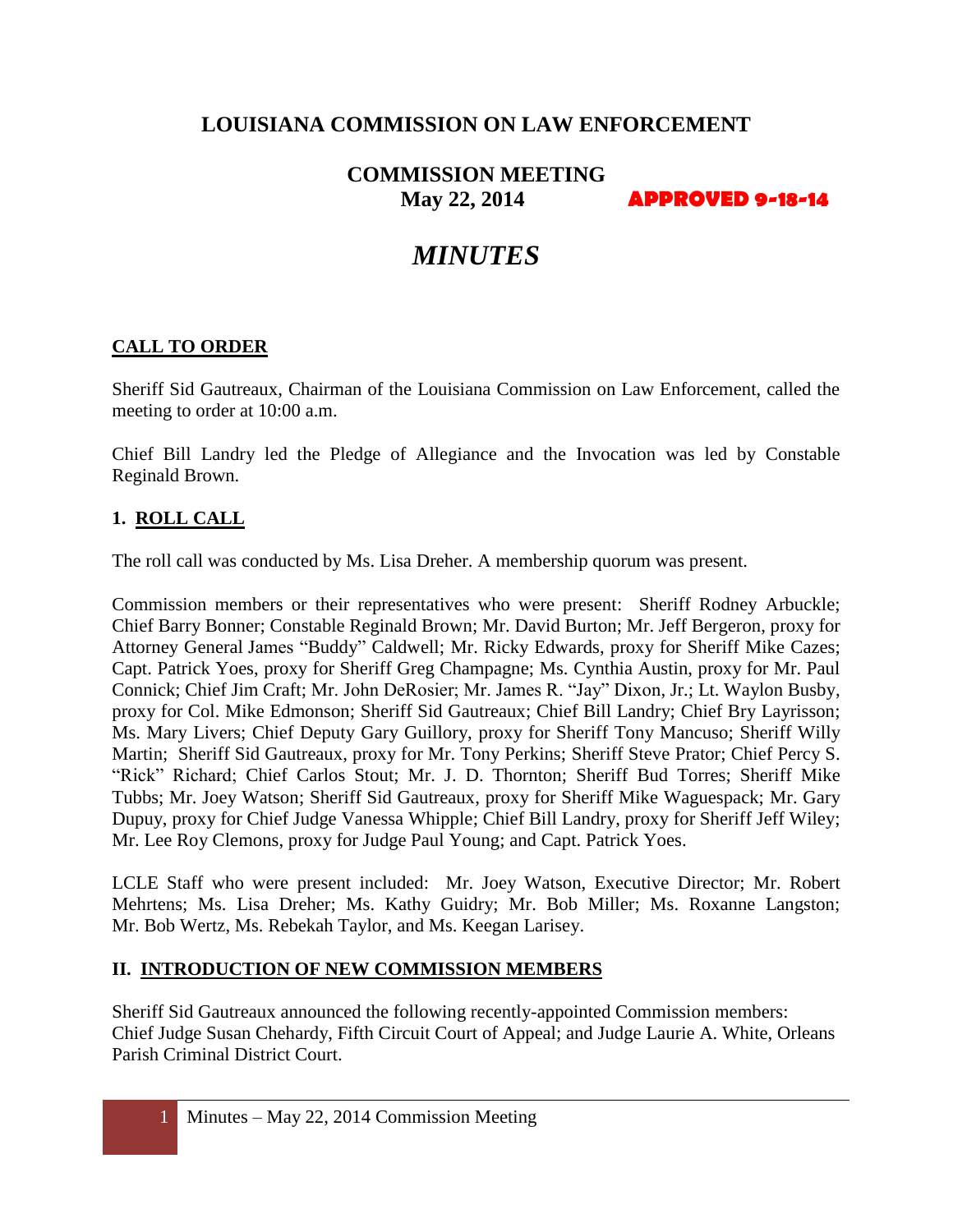#### **III. ADOPTION OF AGENDA**

Sheriff Sid Gautreaux called for a motion to adopt the agenda. A motion was made by Constable Reginald Brown, seconded by Chief Carlos Stout, and motion passed.

#### **IV. CONSIDERATION OF MINUTES**

Sheriff Sid Gautreaux called for a motion to approve the minutes from the meeting held on March 20, 2014. A motion was made by Sheriff Steve Prator and seconded by Chief Carlos Stout. The motion passed.

#### **V. OLD BUSINESS**

#### **A. Report of the Priorities Committee**

Mr. Joey Watson reported that the Priorities Committee at 10:00 a.m. on March 7, 2014 via teleconference. A membership quorum was present. The Committee approved the minutes from the meeting held on March 6, 2014, and recommends approval of all applications, allocations, sole source proposals, and proposed increases, with the exception of one proposed increase for the D.A.R.E. Program. This proposed increase was reported and approved in the amount of \$72,000 *<more or less>*, and the amount has increased to \$102,818. Accordingly, the ballot should be corrected to reflect this amount.

This concludes the report of the Priorities Committee.

Sheriff Sid Gautreaux asked for a motion to accept the report, and to include the recommended D.A.R.E. Program change. A motion was made by Sheriff Rodney Arbuckle, seconded by Constable Reginald Brown, and the motion carried.

#### **B. Report of the Victim Services Advisory Board**

Chief Deputy Gary "Stitch Guillory, Board Chairman, reported that the Victim Services Advisory Committee met at 1:00 p.m. on Wednesday, May 21, 2014 at the L'auberge Casino Resort in Lake Charles. A quorum was present.

The Board recommends the following:

- 1. Approval of the following allocations:
	- a. Two allocations for FY 2012 VOCA funds in the amount of \$41,836;
	- b. Six allocations for FY 2013 VOCA funds in the amount of \$158,155;
	- c. 14 allocations for FY 2013 SASP funds in the amount of \$283,113;
	- d. One allocation for FY 2011 STOP funds in the amount of \$444;
	- e. 17 allocations for FY 2013 STOP funds in the amount of \$366,363;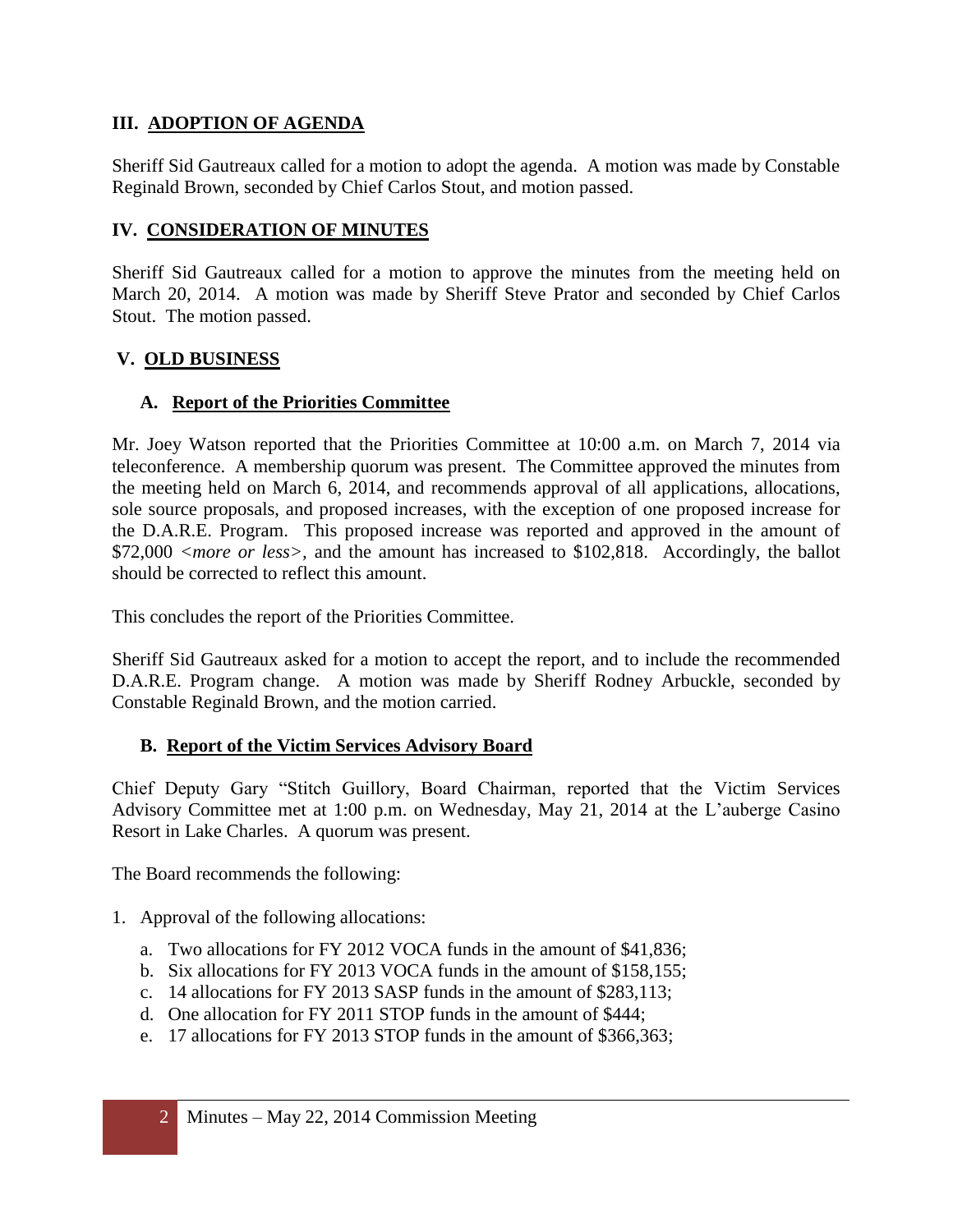- 2. Approval of the following increases:
	- a. One increase in the amount of \$19,887 in FY 2011 VOCA funding;
	- b. One increase in the amount of \$444 in FY 2011 STOP funding;
- 3. Approval of the following applications with special conditions:
	- a. 29 VOCA applications totaling \$883,316;
	- b. 14 SASP applications totaling \$283,113;
	- c. 56 STOP applications totaling \$1,247,673.

This concludes the Victim Services Advisory Committee Report.

Sheriff Sid Gautreaux called for a motion to accept the report. A motion was made by Chief Jim Craft, seconded by Sheriff Willy Martin, and the motion passed.

#### **C. Report of the Drug Control and Violent Crime Policy Board**

Chief Mike Knaps, Board Chairman, reported that the Drug Control and Violent Crime Policy Board met at 2:30 p.m. on Wednesday, May 21, 2014 at the L'auberge Casino Resort in Lake Charles. A membership quorum was present. The Board recommends approval of the following:

- Two FY-2011 allocations totaling \$12,181. These Allocations use LCLE residual funds to fund local law enforcement projects;
- On March 20, 2014, the Commission approved an Increase of "up to" \$35,000 for B10-8-003; the precise amount can now be reported as \$34,632;
- One increase in the amount of \$85,000 for LSA's *Criminal Records Improvement* project;
- One 48-Month Limit Waiver Request;
- 14 non-confidential Applications totaling \$547,014; this includes 2 new *Wrongful Conviction Demonstration Projects;*
- Three Confidential Applications totaling \$69,387.

The Board announced our 2014 initial Federal Allocation for the Byrne Program. The Federal dollar amount of \$3,495,522 is approximately 5.5 % below last year's Award. District allocations and applications will be presented at the September meeting.

This concludes the Drug Control and Violent Crime Policy Board Report.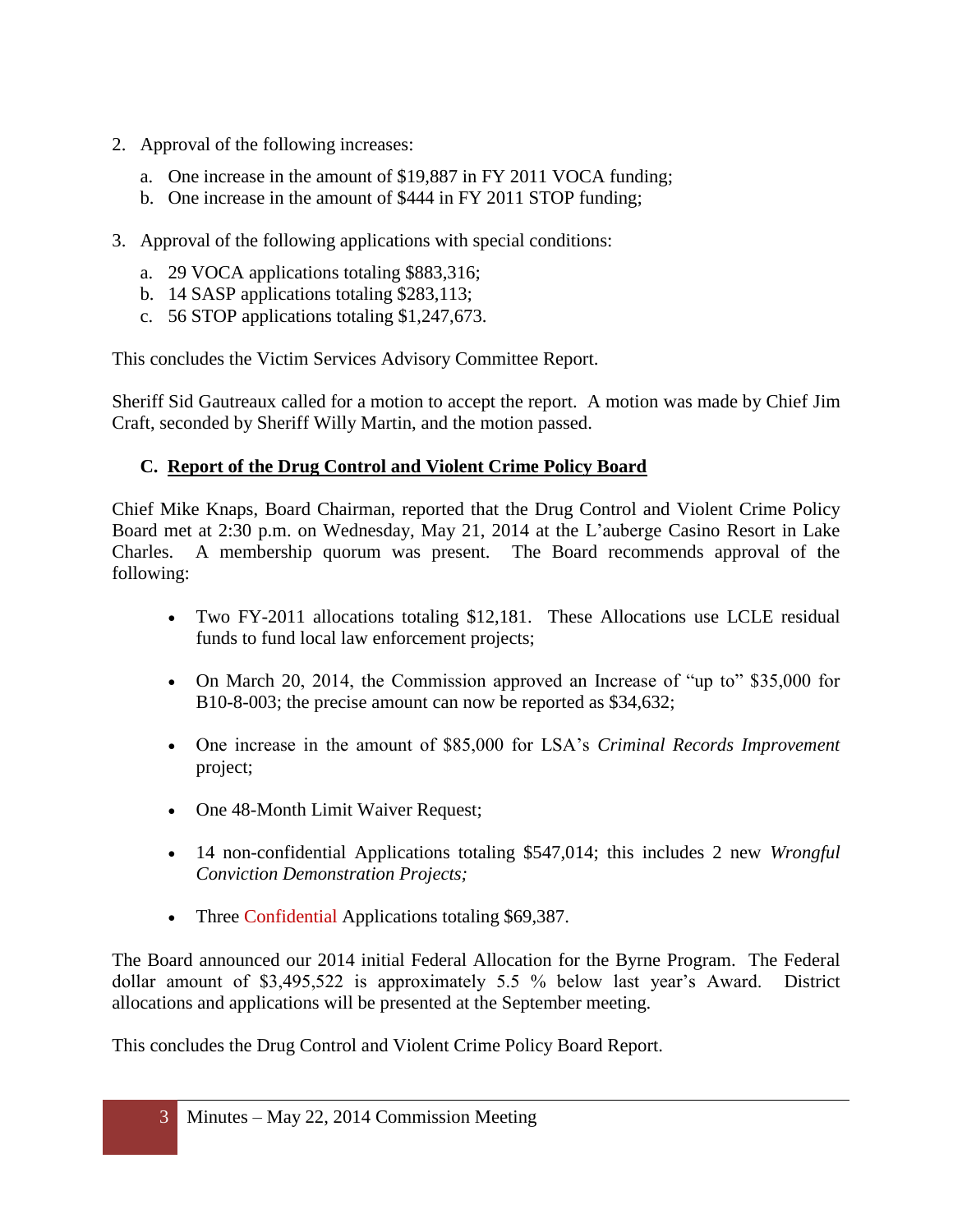Sheriff Sid Gautreaux called for a motion to accept. A motion was made by Chief Carlos Stout, seconded by Sheriff Rodney Arbuckle, and the motion passed.

## **D. Report of the Juvenile Justice and Delinquency Prevention (JJDP) Advisory Board**

Chief Bill Landry, Chairman, reported that the JJDP Advisory Board met at 10:00 a.m. on Wednesday, May 21, 2014 at the L'auberge Casino Resort in Lake Charles. A quorum was present. The Board recommends approval of the following:

- Three allocations for Federal FY 2011 JABG totaling \$65,088;
- One allocation for Federal FY 2012 Title II totaling \$29,036;
- One allocation for Federal FY 2013 Title II totaling \$18,050;
- Three increases for Federal FY 2011 JABG totaling \$65,088;
- 9 Title II applications with special conditions totaling \$203,858.

This concludes the Juvenile Justice and Delinquency Prevention Advisory Board Report.

Sheriff Sid Gautreaux called for a motion to accept. A motion was made by Sheriff Willy Martin and seconded by Chief Jim Craft. The motion passed.

## **E. Call for Other Old Business**

Sheriff Sid Gautreaux called for other old business. There was no other old business to discuss.

### **VI. NEW BUSINESS**

Sheriff Sid Gautreaux called for a presentation of the District grant applications. Sheriff Steve Prator made a motion to approve all district grant applications *in globo.* Constable Reginald Brown seconded the motion, and the motion passed.

Mr. Joey Watson reported that we have received a waiver request from the City Court of Bogalusa for the discharge of financial liability to the Commission in the amount of \$3,970 (\$3,135 for Crime Victims Reparations Program and \$835 for the Law Enforcement Training Fund). These missing funds were apparently embezzled from 2006 – 2011 and were never deposited into the criminal fund with the Clerk of Court's Office. The recovery of these funds is not expected.

After some discussion, Sheriff Sid Gautreaux called for a motion to approve or deny the waiver request. A motion was made by Sheriff Steve Prator to deny the request, and seconded by Sheriff Willy Martin. The waiver request was unanimously denied.

Mr. Robert Mehrtens reported that \$4.5 million was awarded at today's meeting which will be utilized by agencies within the criminal justice community.